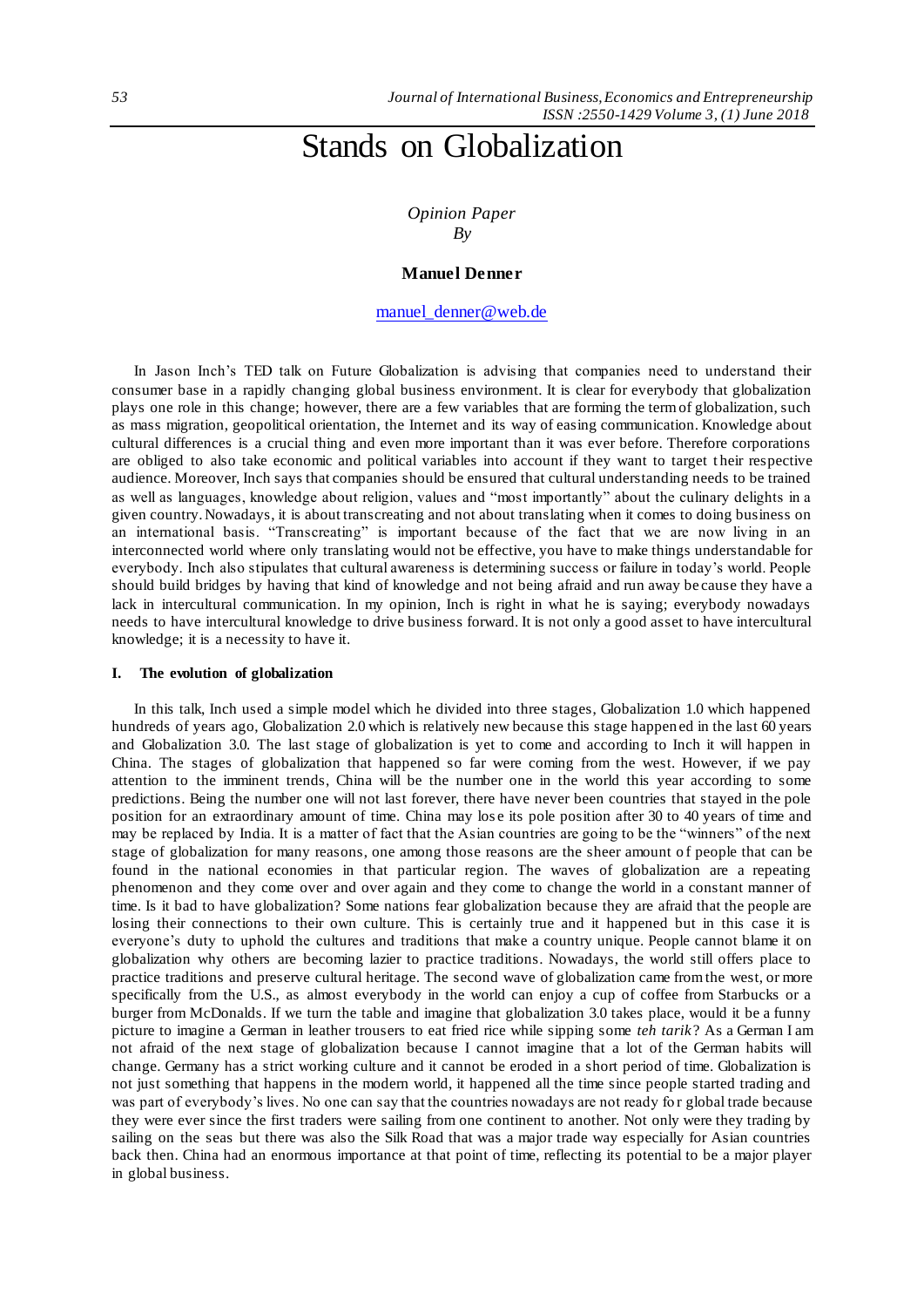## **II. De-Globalization**

Rapoza wrote that the recent U.S. elections, that led Mr. Trump to become the president of the United States, are directing to a de-globalized world. Setting up trade tariffs and other regulations that diminish global trade may be a good choice to repatriate work places but on the other hand it may cause product prices to rise. In my opinion, the repatriation of work places cannot be the solution because the knowledge of making a certain product is located in an exporting country (e.g. China) that can produce that product with the best knowledge and at a best price. Therefore, when jobs are repatriated to the U.S. the workforce may not be ready to do the same production at the same level like the country from where they are importing a certain good. Moreover, as a German coming from a middle class family, I can say that Germany might have done a better job in diversifying its manufacturing sector and with that also its whole national economy because especially in South Germany there is hardly anybody who is jobless. Also in rather provincial areas are jobs and people were educated in schools and universities. Another major asset of the German education sector is the apprenticeships that are offered; these apprenticeships have duration of usually three years and are aimed to train a person theoretically in the school as well as practically on the job. After those three years Germany has also well educated people that certainly work in rather operational-based positions but they know what they are doing and represent a strong foundation of the national economy. In contrast to this, there is no such thing in the U.S., it might be better to educate the own people first and not setting up trade restrictions that Mr. Trump is planning right now. Globalization offers everybody on the globe a better life because it is increasing the living standard in both the developed countries and developing countries. Another point that Rapoza also highlighted was the fact that China, India, and also the Philippines are countries that export a lot of goods to the U.S. but these countries can also be seen as comparably closed economies wherefore the economies implications of, e.g., higher import tariffs, will not cause that much trouble. Therefore, any threats against those countries in terms of setting up trade restriction are not very wise and can rather be understood as measuring of strength on a political scale.

The emotional balance of the societies is the main trigger why many people are asking for de -globalization. By having an emotional society, politics also become more nervous and with that the stock exchan ges will also react to this. There might be trade or even military conflicts that endanger the welfare of the people. Those who succeed from a financial crisis are regarded as the wrongdoers and sometimes the media directs its anger towards another country or, more often, against ethnical minorities or other social groups. In the first half of the 20<sup>th</sup> century, the Jews were the ones that were blamed; during the Asian financial crisis in 1997 the Chinese people in the Philippines, Malaysia and Indonesia were treated as the ones that are responsible for the downturn in the economy. People cannot have such a mentality because in this modern and interconnected world it is harmful to have such a way to think. Problems are triggered by taking on to many loans and thereby financial bubbles are created. It is not the fault of minorities or other countries; it is the fault of a financial system. By asking for more De-Globalization the problem will not fade away, it will still be there and it is just a matter of time until it will repeat if nothing is changed in the system.

### **III. Is globalization exploiting the poor?**

It is more important to set up a competitive national economy, governments should do investments in education, infrastructure and enhance opportunities for foreign direct investments to offer place for growth from which everybody can benefit. Sometimes globalization is demonized because it can cause exploitation and the poorest of the poor are not getting any advantage out of it. Kis-Katos explained that data and statistical evidence are highlighting issues that raise strong emotions about the negative aspects of globalization when it comes to the exploitation of the poor. This is certainly right but when this part of the globalization is regarded that everybody should be obliged to also pay attention to the good part of it. How do the real effects of globalization effect on poor countries? At the example of Indonesia, Ms. Kis-Katos explained how poor people were also able to benefit from the international market. Welfare was increased because of the higher demand for cheap textiles and other exports from these countries. Basically, people are assuming that globalization offers more threats than benefits to poor people due to the lack of education and financial resources. Markets are going to put competitive pressure on smallholders and doing business will not be as benefitting as it was "before" globalization. This is not true in hindsight; the cheap prices on the world market are actually making those small businesses more efficient because they have to assess what they have to do in order to make their business more efficient and cost-effective. This means that there is productivity enhancing effects. This also offers enough evidence why globalization is good for both rich countries and poor countries.